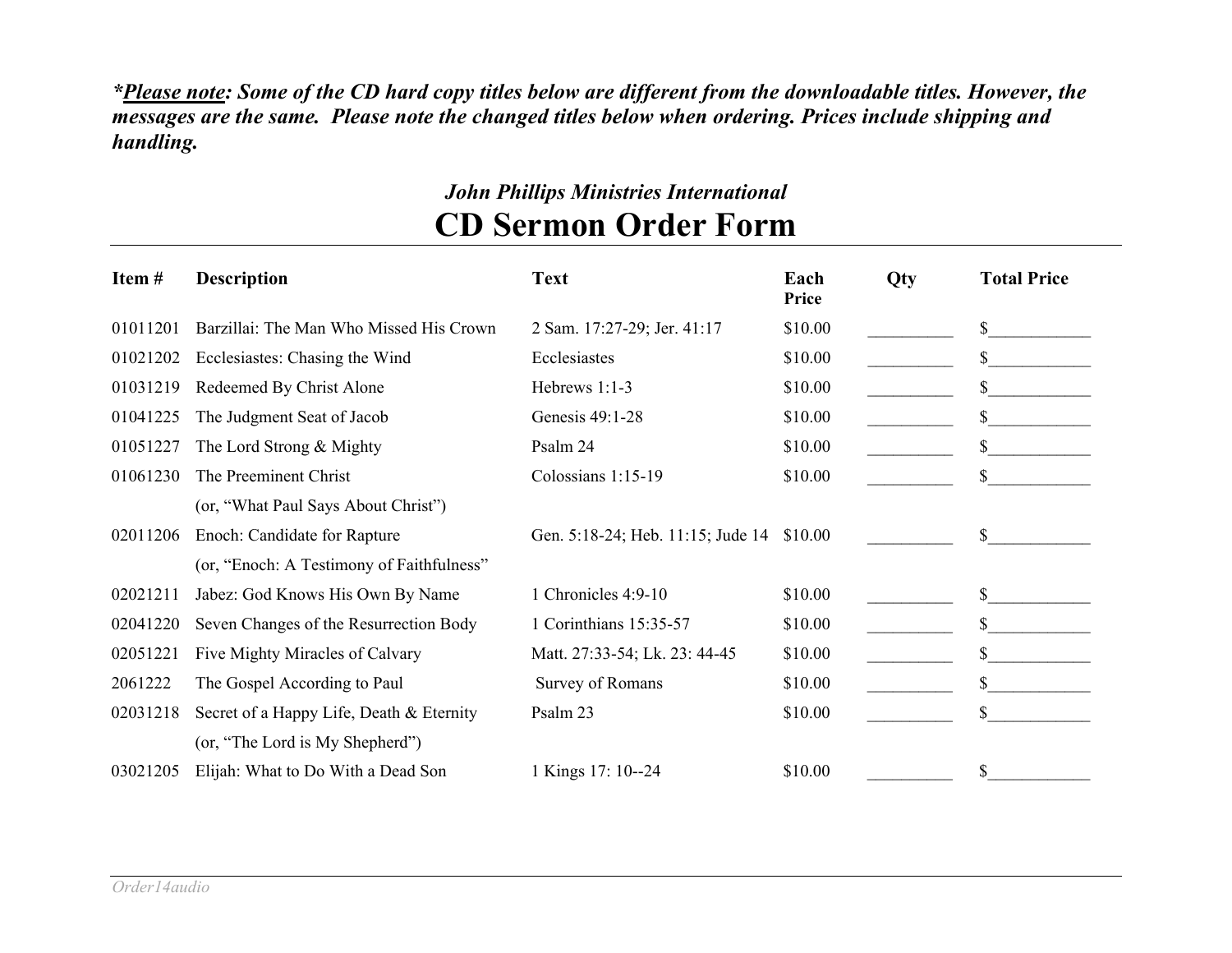| 03041212 | Jacob: Thief Who Became a Prince with God   | Genesis 25: 27-34; 32: 24-28   | \$10.00 | \$           |
|----------|---------------------------------------------|--------------------------------|---------|--------------|
|          | (or, "Jacob: Chosen by God")                |                                |         |              |
| 03061215 | Job: His Trials and His Triumph             | Job                            | \$10.00 | \$           |
| 03031223 | Jonah: The Greatest Missionary Enterprise   | Jonah Chapters 3: 1-10         | \$10.00 | \$           |
| 03011216 | Jonathan's Flawed Love for David            | 1 Samuel Chapters 18-20        | \$10.00 | \$           |
|          | (or, "David and Jonathan")                  |                                |         |              |
| 03051226 | The Last Days                               | Survey of Revelation           | \$10.00 | \$           |
| 04011213 | Christ, the God-Man                         | Philippians 2:5-11             | \$10.00 | $\mathbb{S}$ |
| 04021203 | David, Before Bathsheba and After Bathsheba | 2 Samuel Chapters 5-24         | \$10.00 | \$           |
| 04031204 | David's Three Wise Men                      | 2 Samuel 15:13-37; 16-18       | \$10.00 | \$           |
| 04041208 | Exodus: A Book of Redemption                | Exodus                         | \$10.00 | \$           |
| 04051210 | Survey of Genesis                           | Genesis                        | \$10.00 | \$           |
|          | (or, "A Survey of Genesis")                 |                                |         |              |
| 04061224 | When Jesus Christ Comes Back to Reign       | <b>Revelation Chapter 5</b>    | \$10.00 | \$           |
|          | (or, "The Coronation of the King")          |                                |         |              |
| 05011207 | <b>Esther: The Reluctant Witness</b>        | Esther 1-8                     | \$10.00 | \$           |
| 05021217 | Parable of the Fig Tree: Israel: God's      | Matt. 24: 32-35; Lk. 21: 29-33 | \$10.00 | \$           |
|          | Timepiece (or, "Israel: God's Timepiece")   |                                |         |              |
| 05031200 | Mephibosheth: Object of Grace               | 2 Samuel 4:4; Ch. 9            | \$10.00 | $\mathbb{S}$ |
|          | (or, "Mephibosheth")                        |                                |         |              |
| 05041200 | Michal, David's Wife; Saul's Daughter       | 1 Sam. 18:20-28; II Sam. 6:16  | \$10.00 | \$           |
|          | (or, "Michal, David's Wife")                |                                |         |              |
| 05061230 | There They Crucified Him                    | Luke 23:33                     | \$10.00 | \$           |
| 06011228 | The Ministry of the Holy Spirit             | Acts 1:8 & Selected            | \$10.00 | $\mathbb{S}$ |
| 06021229 | The Rich Fool                               | Luke 12:15-21                  | \$10.00 | \$           |
| 06031214 | The Jewish Gospel                           | Matthew 24                     | \$10.00 | \$           |
|          |                                             |                                |         |              |